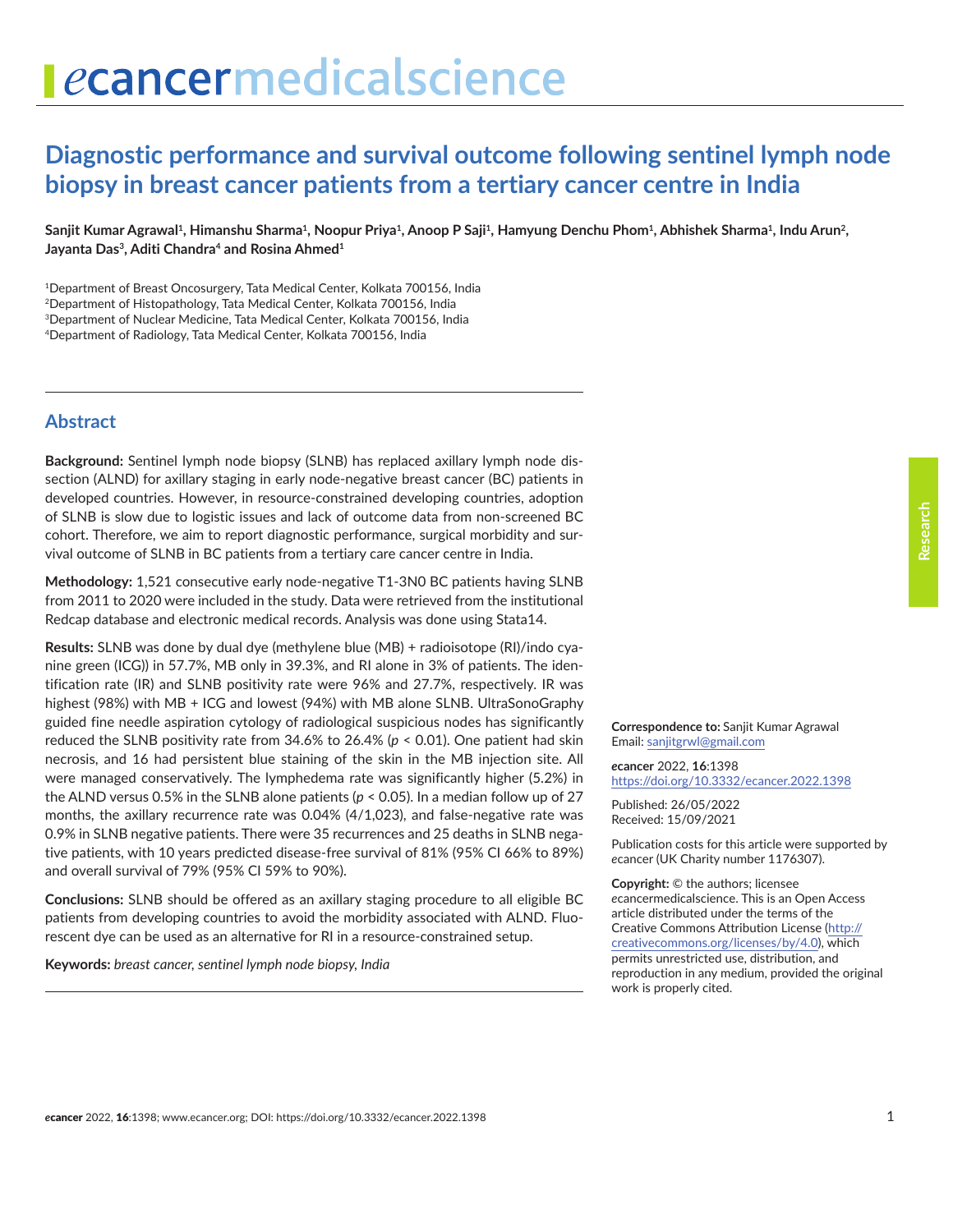# **Research**

#### **Background**

Breast cancer (BC) surgical management has changed from traditional radical surgeries to conservative surgeries with better quality of life and equivalent or non-inferior survival outcomes in the last 50 years [\[1\].](#page-8-0) In the majority of the patients, the surgery for the breast has changed from radical mastectomy to breast conservation [\[2\],](#page-8-0) and for axillary staging, from axillary lymph node dissection (ALND) to sentinel lymph node biopsy (SLNB) [\[3, 4\]](#page-8-0). Currently, SLNB should be used for axillary staging in the early node-negative BC and selected group of node-positive patients post neoadjuvant chemotherapy (NACT) [\[5\]](#page-8-0). SLNB alone significantly reduces the morbidity of the ALND like seroma, shoulder stiffness, paraesthesia of the medial part of the arm and lymphedema [\[6, 7\].](#page-8-0)

SLNB has replaced ALND for axillary staging in most BC patients in developed countries. However, in developing countries, many surgeons still do not offer SLNB because of lack of training, availability of radioisotope (RI) or frozen section and financial constraints [\[8\].](#page-8-0) For example, a survey conducted in India during a national BC congress showed that only 68.5% of the surgeons offer SLNB as an axillary staging procedure for node-negative early BC [\[9\]](#page-8-0) mainly due to the logistics of RI availability and lack of training. To overcome the availability and logistic issues of radioactive dye SLNB, until recently, most surgeons in developing countries were doing SLNB using blue dye (methylene or patent blue) [\[8, 9\]](#page-8-0). However, there were concerns about using blue dye alone due to a low identification rate (IR) and high false-negative rate (FNR) [\[10\].](#page-8-0) Fluorescent indo cyanine green (ICG) dye has become an alternative to RI for SLNB in BC patients in the last 5 years. ICG dye SLNB is easy to use, of low cost and possible in a resource-constrained setting without nuclear medicine setup. With ICG, dual dye SLNB can be offered in all eligible patients without radioactive dye, which has given momentum to adopting this procedure in developing countries [\[11\]](#page-8-0).

We started our SLNB program for early BC in 2011 and have done around 1,500 SLNB procedures in the last 10 years. In earlier years, we faced problems with RI cost and nonavailability and have done methylene blue (MB) dye only SLNB frequently. With the introduction of ICG dye for SLNB in 2018 in our centre, dual dye (MB + ICG) SLNB could be done in the majority of the patients. There is a plethora of evidence for diagnostic and survival outcome of SLNB procedure from the screened BC patients in the western countries [\[3,](#page-8-0) [4,](#page-8-0) [12\]](#page-9-0); however, similar evidence in a large non screened BC patients cohort from developing countries is lacking.

The study aims to report the diagnostic performance and survival outcome of SLNB in a large non-screen detected BC patients' cohort from a lower middle-income country (LMIC).

#### **Methodology**

The institutional review board has approved the study with a waiver number EC/WV/TMC/12/21. It was a single centre retrospective study and included all consecutive patients diagnosed with BC and have undergone SLNB from 2011 to 2020 at the Tata Medical Center, Kolkata, India. SLNB was done for node-negative early breast cancer (EBC) patients, mainly as an upfront surgery and additionally, from July 2019 in the post NACT setting. As per institutional protocol, SLNB was offered to all cT1-3N0 BC patients. SLNB was not offered to patients with locally advanced and recurrent BC. From 2018, fine needle aspiration cytology (FNAC) of suspicious axillary nodes reported by UltraSonoGraphy (USG) axilla in clinically node-negative patients was performed to confirm node-negative status before offering SLNB. We performed ALND in patients with FNAC proven node-positive BC.

Data were retrieved from the institutional Recap database and electronic medical records. Our primary objective was to evaluate the diagnostic performance of the SLNB using IR, FNR and SLNB positivity rates. Other endpoints were to assess quality indicators of SLNB, comparative performance of different methods of SLNB used, adverse reactions of MB dye injection, lymphedema rate and survival outcome (isolated axillary recurrences, disease-free survival (DFS) and overall survival (OS)).

#### *Sentinel lymph node biopsy*

SLNB was performed according to the institutional protocols, with the different dye combinations as per radioactive dye availability. Between 2011 and 2017, MB dye only was used when Tc-99 was not available. From July 2018, ICG based SLNB was introduced to overcome the problems of the non-availability of RI. Tc-99 (microfiltered (0.22) micron 99m Tc-S) injection and gamma probe (Europrobe3, EURORAD S.A2,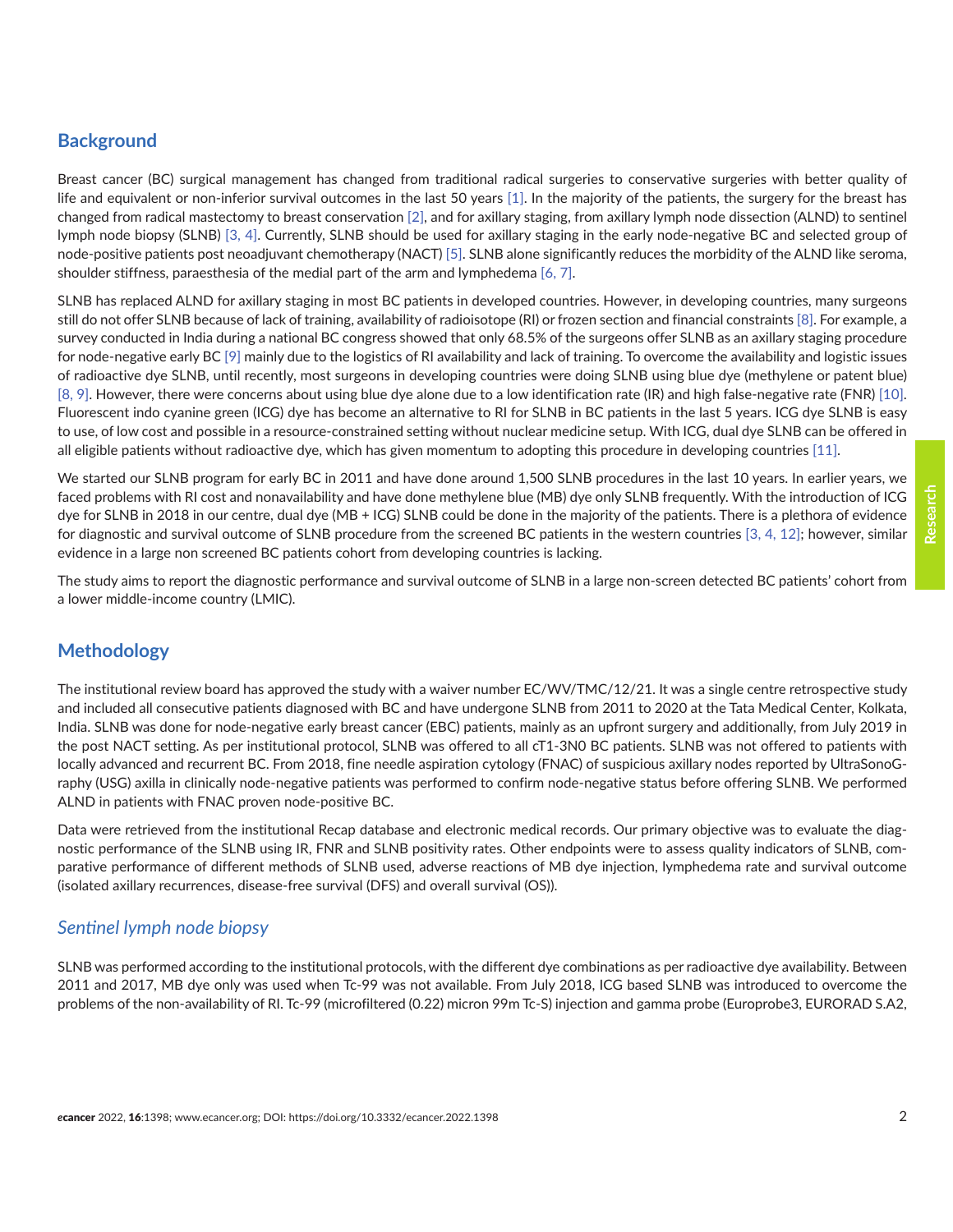Ettore Bugatti, 67201 ECKBOLSHEIM – FRANCE) were used to localise the hot nodes. 2 ml of 1% MB dye was used for blue dye SLNB. ICG (aurogreen) 1 ml (2.5 mg) injection and an infra-red camera (Irillic. nm PVT limited) were utilized to identify the fluorescent nodes. The node with maximum radioactivity and any other hot nodes showing counts more than ten times the background count, visibly blue-stained, fluorescent and clinically suspicious nodes were considered SLNs. The SLNs were sent for frozen section examination.

#### *Histopathological examination*

Frozen section analysis was performed as per the ASCO CAP guidelines. Lymph nodes were thinly sliced at 2 mm intervals along the longitudinal axis, and opposing surfaces were submitted to frozen section examination if the lymph node was bisected. If >3 slices were made, the non-opposing surfaces of middle slices were submitted for frozen section evaluation so that the tissue sections examined are not more than 2 mm away to prevent missing a macrometastatic deposit. Grossly negative lymph nodes were submitted entirely, while representative sections of grossly positive nodes were submitted for microscopy. If the initial (H and E) stained section was negative for metastasis, two level sections were examined. Frozen section remnants were entirely submitted for permanent section evaluation. Immunohistochemistry with an anti-cytokeratin antibody cocktail (cytokeratin AE1–AE3; Dako Corporation, Denmark) was performed in tissue sections when metastatic carcinoma was suspected morphologically.

Macro metastasis was defined as a single focus of metastasis measuring >2 mm in a given lymph node. Micro metastasis measured more than 0.2 mm, but not more than 2 mm. The presence of isolated tumour cell clusters (ITCs) was defined as single cells or small clusters of cells not larger than 0.2 mm and no more than 200 cells in a single crosssection.

#### *ALND and adjuvant treatment*

ALND was done in all patients with SLNB positive with macrometastasis. From March 2017 onwards, patients with micrometastatic SLNs did not have ALND. SLNs positive with isolated tumour cell (ITC) only were considered node-negative, and ALND was not done. Adjuvant chemotherapy, radiotherapy, endocrine and targeted therapy were advised as per the multidisciplinary team plan and institutional protocol.

#### *Outcome assessment*

Blue staining of the skin and necrosis at the site of MB dye injection were recorded at the time of the discharge and post-op outpatient department visit assessments. Lymphedema of the arm was evaluated by clinical examination at baseline, and each follow up visit. Isolated axillary recurrence was defined as biopsy/FNAC proven metastatic recurrent axillary node with no metastasis elsewhere on whole-body PET CT examination. The DFS was defined as the duration between the date of diagnosis and the date of recurrence/death/last follow-up date. Overall survival was defined as the duration between the date of diagnosis and date of death due to any cause/last follow up. The following formulae measured SLNB performance and quality metrics:

- a) IR: Number of patients with SLN identified/total sample size
- b) FNR: False-negative (number of patients with axillary recurrence)/false-negative + true positive
- c) SLNB positivity rate: Number of patients with metastatic SLN/number of patients with SLN identified

#### *Statistical analysis*

The data normalcy was checked by the Shapiro–Wilks test. The comparison between categorical variables was made by chi-square/Fisher exact test as applicable. For continuous variables comparisons, Student *t* and one way analysis of variance tests were used. Survival analysis was done by Kaplan–Meier graphs and estimation. All *p* values were two-tailed, and values <0.05 were considered to be significant. Analysis was done using Stata 14 version software.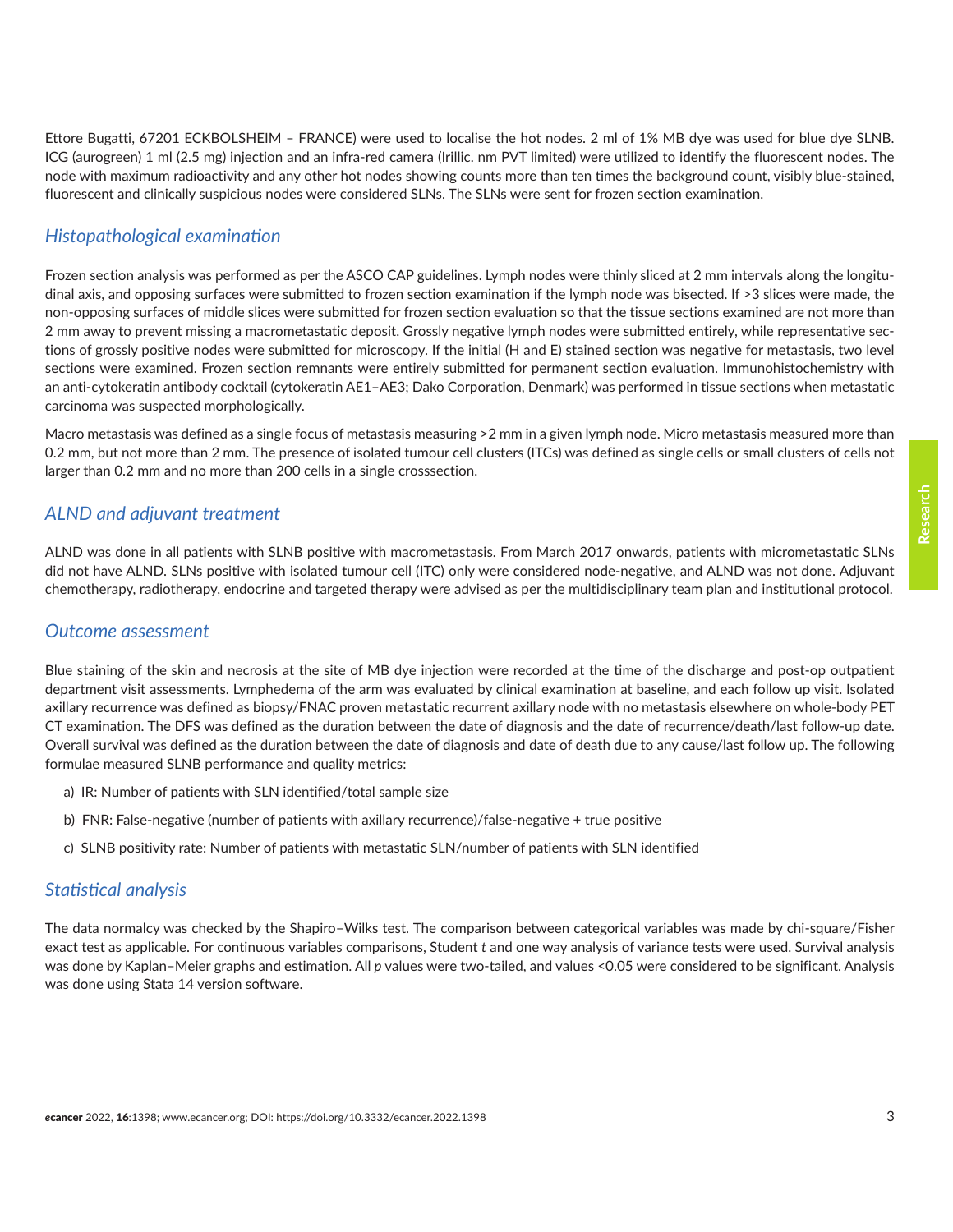#### **Results**

The mean age and body mass index were 55 (SD = 12) years and 27.3 (SD = 4.8) kg/m<sup>2</sup>. The median tumour size was 2.8 (SD = 1.3) cm. The majority of the patients had invasive ductal cancer (78.8%), T2 (75.2%) and Grade 3 (59.2%). In T3 patients, only 6/58 have received neoadjuvant therapy. The majority of T3 patients were elderly (mean age 63 (SD 11)) and have chosen upfront mastectomy (82%) as an option. Breast conservation surgery was done in 60% of patients. SLNB was done along with breast tumour surgery in 95% of patients. The SLNB IR was 96%, and the SLN positivity rate was 28.7%. Demographic and clinicopathological characteristics are summarised in Table 1.

| Parameters ( $n = 1,521$ )     | n (%)         |
|--------------------------------|---------------|
| Type of cancer                 |               |
| <b>DCIS</b>                    | 77 (5.1%)     |
| IDC                            | 1,199 (78.8%) |
| ILC                            | 69 (4.5%)     |
| Others                         | 176 (11.6%)   |
| T stage                        |               |
| Tis                            | 77 (5.1%)     |
| T1                             | 241 (15.9%)   |
| T <sub>2</sub>                 | 1,145 (75.2%) |
| T <sub>3</sub>                 | 58 (3.8%)     |
| Grade ( $n = 1,428$ , ex DCIS) |               |
| Grade 1                        | 83 (5.8%)     |
| Grade 2                        | 499 (34.9%)   |
| Grade 3                        | 846 (59.2%)   |
| ER ( $n = 1,442$ , ex DCIS)    |               |
| Positive                       | 1,105 (76.6%) |
| Negative                       | 337 (23.4%)   |
| $PR(n = 1,442, ex DCIS)$       |               |
| Positive                       | 996 (69%)     |
| Negative                       | 446 (31%)     |
| HER $2(n = 1,436, ex DCIS)$    |               |
| Positive                       | 246 (17.1%)   |
| Negative                       | 841 (58.6%)   |
| Equivocal                      | 349 (24.3%)   |
| <b>First treatment</b>         |               |
| Surgery                        | 1,444 (95%)   |
| NACT/NAET                      | 77 (5%)       |
| Surgery                        |               |
| <b>BCS</b>                     | 910 (60%)     |

**Table 1. Demographic and clinical characteristics.**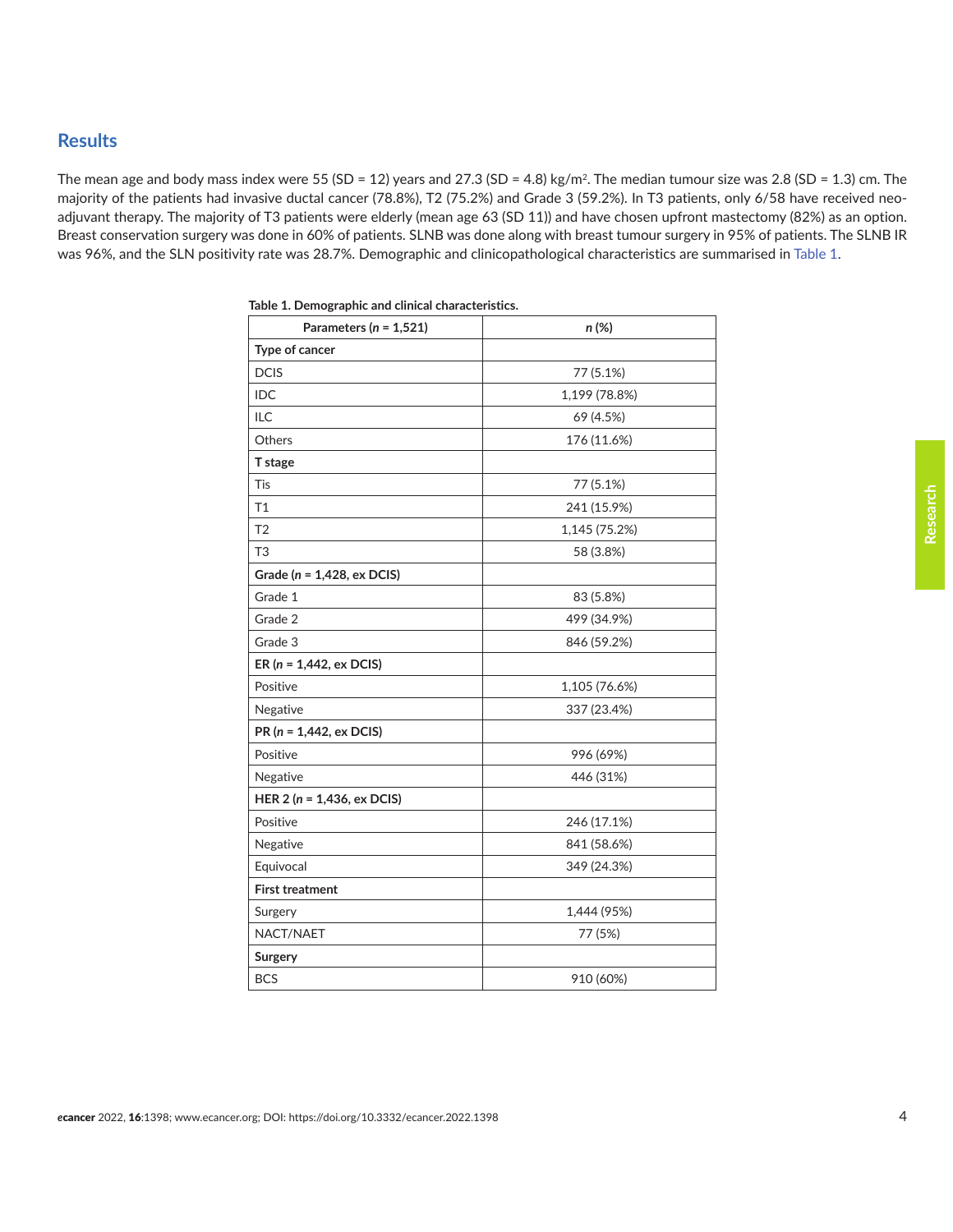| Mastectomy                    | 611 (40%)     |
|-------------------------------|---------------|
| <b>SLNB</b> methods           |               |
| MB only                       | 598 (39.3%)   |
| RI only                       | 46 (3%)       |
| $MB + RI$                     | 320 (21%)     |
| $MB + ICG$                    | 557 (36.7%)   |
| <b>SLNB</b>                   |               |
| Not identified                | 61 (4%)       |
| Negative                      | 1,023 (67.3%) |
| Positive                      | 437 (28.7%)   |
| <b>Type of SLN metastasis</b> |               |
| <b>ITC</b>                    | 19 (4.3%)     |
| Micrometastasis               | 58 (13.3%)    |
| Macrometastasis               | 360 (82.4%)   |
| Axillary staging              |               |
| SLNB negative (no ALND)       | 1,023 (67.3%) |
| SLN positive (no ALND)        | 33 (2.2%)     |
| SLNB not identified (ALND)    | 61 (4%)       |
| SLN positive (ALND)           | 404 (26.5%)   |
|                               |               |

**Table 1. Demographic and clinical characteristics.** *(Continued)*

DCIS: Ductal Carcinoma In Situ, IDC: Invasive ductal cancer, ILC: Invasive lobular cancer, ER: Oestrogen receptor, PR: Progesterone receptor, MB: Methylene blue, NACT: Neoadjuvant chemotherapy, NAET: Neo adjuvant endocrine therapy, BCS: Breast conservation surgery, RI: Radioisotope, ICG: Indo cyanine green

SLNB was done by dual dye (MB + RI/ICG) in 57.4% of patients. The diagnostic performance and quality indicators of four different methods of SLNB (MB only, RI only, MB + RI and MB + ICG) are summarised in Table 2. The MB + ICG method had the highest IR of 98%; however, this method was also associated with an increased number of SLN retrieval (3.4 (SD 1.8)). The SLNB positivity rate was lowest (25%) with MB + ICG method. More than 1 SLNs were removed in 82% of the patients, and SLN was the only positive node in 57% of patients.

#### **Table 2. SLNB by different methods.**

|                                     | Study sample      | MB only       | <b>RI</b> only | $MB + RI$     | $MB + ICG$    | <b>Statistical association</b> |
|-------------------------------------|-------------------|---------------|----------------|---------------|---------------|--------------------------------|
| <b>IR</b>                           | 1,460/1,521 (96%) | 563/598 (94%) | 43/46 (93.5%)  | 307/320 (96%) | 547/557 (98%) | $\chi^2$ = 13.3, p = 0.004     |
| Number of SLN<br>removed, mean (SD) | 3(1.7)            | 2.7(1.5)      | 2.3(1.4)       | 2.8(1.7)      | 3.4(1.8)      | $f = 21.6, p = 0.001$          |
| SLNB positivity rate                | 437/1,460 (30%)   | 186/563 (33%) | 16/43 (37%)    | 99/307 (32%)  | 136/547 (25%) | $\chi^2$ = 11.16, p = 0.01     |

MB: Methylene blue, RI: Radioisotope, ICG: Indo cyanine green, IR: Identification rate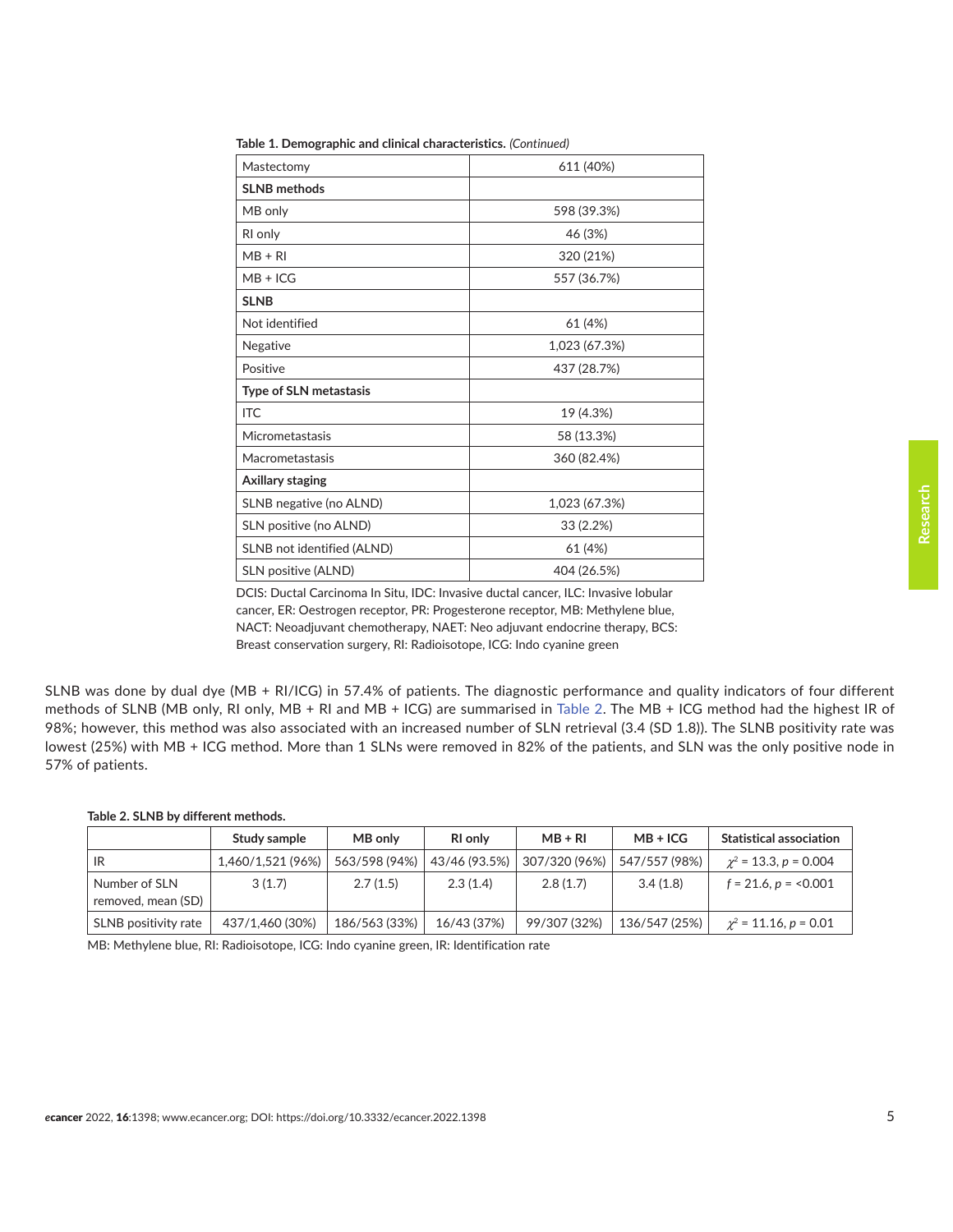|                                  | $2011 - 7$      | $2018 - 20$     | <b>Statistical association</b> |
|----------------------------------|-----------------|-----------------|--------------------------------|
| Method                           |                 |                 |                                |
| MB only                          | 374 (57%)       | 224 (25%)       | $\chi^2$ = 636, p < 0.001      |
| RI only                          | 43 (6.5%)       | $3(0.5\%)$      |                                |
| $MB + RI$                        | 232 (35.3%)     | 88 (11%)        |                                |
| $MB + ICG$                       | 8(1.2%)         | 549 (63.5%)     |                                |
| IR                               | 624/657 (95%)   | 836/864 (96.7%) | $\chi^2$ = 3.1, p = 0.07       |
| Number of SLN removed, mean (SD) | 2.68(1.5)       | 3.2(1.8)        | $t = -6.5, p < 0.01$           |
| <b>SLNB</b> positivity rate      | 216/624 (34.6%) | 221/836 (26.4%) | $\chi^2$ = 11.4, p < 0.01      |

<span id="page-5-0"></span>

| Table 3. SLNB performance by years: 2011–7 versus 2018–20. |  |  |  |  |  |  |  |
|------------------------------------------------------------|--|--|--|--|--|--|--|
|------------------------------------------------------------|--|--|--|--|--|--|--|

MB: Methylene blue, RI: Radioisotope, ICG: Indo cyanine green, IR: Identification rate

From July 2018, there were two significant changes in institutional protocol, with the introduction of ICG method of SLNB and pre-operative USG guided FNAC of all suspicious axillary nodes. Therefore, we have analysed the data in two time frames: 2011–7 versus 2018–20 (Table 3). With the introduction of ICG, the dual dye method was used in 74.5% in 2018–20 compared to 36.5% in 2011–7. The SLNB positivity rate was 26.4% in 2018–20 compared to 34.6% in 2011–7.

Adverse reactions to MB dye, lymphedema rate and survival outcomes of SLNB negative patients are summarised in Table 4. Out of 1,471 patients in whom MB was injected, 1 had skin necrosis, and 16 patients had bluish discolouration of the skin 1 week after surgery. The lymphedema rate was 5.2% in the ALND group and 0.5% in the SLNB only group. The lymphedema rate was significantly associated with radiotherapy ( $\chi^2$  = 4.8,  $p$  = 0.04). The type of surgery (breast conservation surgery (BCS)/mastectomy) was not associated with the lymphedema ( $\chi^2$  = 0.6, *p* = 0.4).

The compliance to adjuvant treatment like chemotherapy, radiotherapy and endocrine therapy was >95% in our cohort. Unfortunately, due to financial constraints, only 108/253 (42.3%) of HER 2 positive BC patients received trastuzumab. In a median follow up of 27 months, 4/1,023 SLNB negative patients had isolated axillary recurrence (AR rate of 0.4%). Considering axillary recurrence as a false negative SLNB procedure, the FNR was 0.9%. There were in total 35 recurrences and 25 deaths in SLNB negative patients, with 10 years predicted DFS of 81% (95% CI 66% to 89%) and OS of 79% (95% CI 59% to 90%). Among HER 2 positive patients, trastuzumab therapy was not significantly associated with DFS (log-rank *p* = 0.67) and OS (log rank *p* = 0.08).

| <b>Parameters</b>                       | $n (\%)$             |                          |
|-----------------------------------------|----------------------|--------------------------|
| Blue skin staining 1 week after surgery | 16/1,475 (1%)        |                          |
| Skin necrosis                           | 1/1,475 (0.06%)      |                          |
| Lymphedema                              |                      |                          |
| SLNB only                               | 6/1,057(0.5%)        | $\chi^2$ = 36, p < 0.001 |
| <b>ALND</b>                             | 24/458 (5.2%)        |                          |
| SLNB negative $(n = 1.023)$             |                      |                          |
| Isolated axillary recurrence            | 4/1,023 (0.04%)      |                          |
| <b>FNR</b>                              | 4/441 (0.9%)         |                          |
| DFS (10 year estimated)                 | 81% (95% CI 66%-89%) |                          |
| OS (10 year estimated)                  | 79% (57%-90%)        |                          |

**Table 4. Surgical complications and survival outcome (median follow up = 27 (13, 48) months).**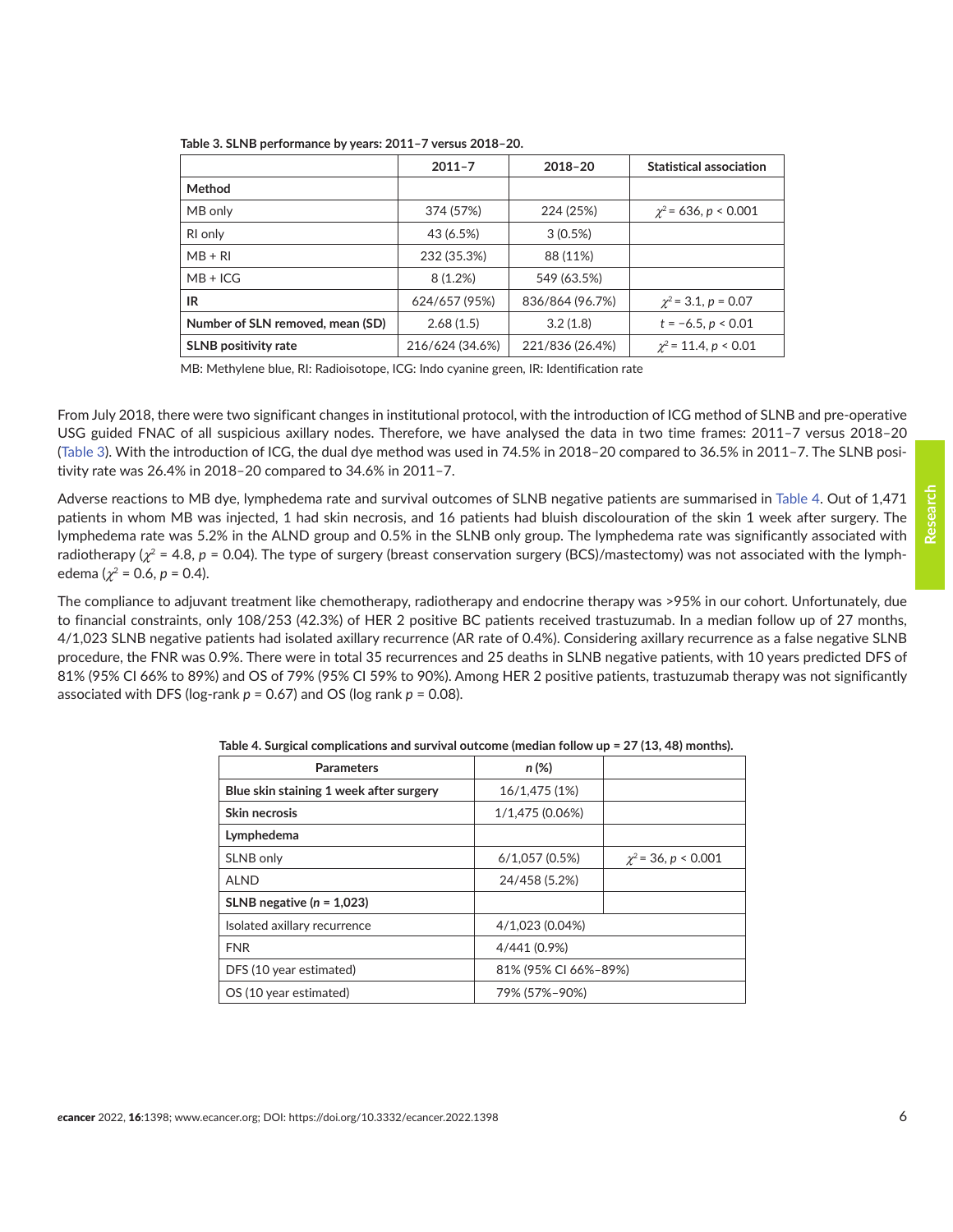#### **Discussion**

To the best of authors' knowledge, this is the largest study from an LMIC reporting the diagnostic performance and survival outcome of SLNB in node-negative early BC patients. The IR, FNR, DFS and OS are comparable to published results from the seminal randomised controlled trials of SLNB in BC. Moreover, the diagnostic performance of different methods of SLNB, even MB alone, were in an acceptable range. For example, the IR was >90% with any of the four methods used for SLNB. The side effects of MB dye injections, like skin necrosis and hypersensitivity reaction, were minimal in our series. The lymphedema rate was significantly lower in BC patients with SLNB only compared with those having ALND.

The SLNB technique is mainly assessed by the IR, FNR, isolated axillary recurrence rate (ARR), DFS and OS. In our study, the IR, FNR, ARR, 10 years predicted DFS and OS were 96%, 0.9%, 0.4%, 81% (95% CI 66% to 89%) and 79% (95% CI 59% to 90%) respectively. These figures are in a similar range to the results of major randomised controlled trials (RCTs) of SLNB versus SLNB + ALND in EBC patients, which report IR > 95%, FNR < 10%, ARR < 1%, DFS of 81%–90% and OS of 89%–95% in the long term follow up [\[3, 4,](#page-8-0) [13\]](#page-9-0). Although median follow up time was 27 months in our study, ARR of 0.4% is reassuring as two major studies, NSABP04 and Z0011, have shown that an axillary recurrence is an early event with more than 80% of isolated axillary recurrences events happened in the first 2 years of follow up in patients whom ALND was omitted [\[14, 15\]](#page-9-0). The 10 years predicted DFS and OS in SLNB negative patients were marginally lower in our cohort, which may be due to a higher T stage in our non-screen detected BC cohort, which comprises mainly T2 tumours (75%). The 30% SLNB positivity rate was higher in our cohort than 20% in the published series as, until 2018, patients with radiologically suspicious nodes often underwent SLNB without prior FNAC. From 2018 onwards, we have seen a significant decrease in SLNB positivity rate as all clinically negative and USG suspicious axillary LN had FNAC, and we did not offer SLNB to patients with FNAC proven metastatic axillary nodes ([Table 3](#page-5-0)).

We started our SLNB program with radioactive dye in 2011 and have faced the challenge of radioactive dye use in developing countries, as reported before [\[11\].](#page-8-0) Initially, we offered MB dye only SLNB when Tc-99 service was not feasible. From 2018, we started using ICG dye for SLNB, and dual dye SLNB could be done in the majority of the patients. We have compared the diagnostic performance of different methods of SLNB used, and IR was highest (98%) with ICG + MB dye and lowest (94%) with MB alone. In the last decade, SLNB by ICG alone in combination with blue dye has emerged as an alternative to RI, with the best diagnostic performance in terms of IR of 98%–100% [\[11,](#page-8-0) [16\].](#page-9-0) The meta-analysis of studies having SLNB by MB dye only in BC patients has shown an acceptable IR of 91%. However, cautioned generalising this technique due to a high FNR of 13% [\[10\].](#page-8-0) The mean number of SLN removed was highest in the MB + ICG group, due to rapid uptake in the lymphatics, and this is a reported drawback of fluorescent dye technique [\[17\]](#page-9-0). In our study, the SLNB positivity rate was lowest with ICG, which may be due to two changes of clinical practice in a similar time frame - introduction of ICG and USG guided FNAC for radiologically suspicious nodes to exclude node-positive patients from SLNB.

The most commonly used blue dyes for SLNB in BC are patent blue, isosulfan blue and MB. Patent and isosulfan blue are associated with adverse reactions, ranging from blue hives to wheals and flares to severe anaphylaxis in around 1% of patients [\[18\].](#page-9-0) In comparison, MB dye has been reported safer with regards to anaphylactic reaction [\[10\]](#page-8-0). In our large series, we did not notice a single hypersensitivity reaction to MB dye. Although MB dye is safer and not associated with life-threatening hypersensitivity reactions, some authors have reported skin staining and necrosis of the local injection area [\[19, 20\].](#page-9-0) In our series, 1 patient had skin necrosis which was managed by debridement and secondary skin suturing, and 16 patients had bluish stating of the injection site beyond 1-week post-surgery. The post-surgical morbidity like shoulder stiffness, lymphedema rate, tingling and paraesthesia are significantly lower in SLNB compared to ALND in the large multicentric RCT studies [\[6,](#page-8-0) [21\]](#page-9-0). We found a significant lower lymphedema rate of 0.5% following SLNB alone compared to 5.2% in ALND patients. Compared to published studies, the lower lymphedema rate in the both SLNB and ALND arm may be due to the shorter follow up duration in our series.

We have summarised major published studies from India, focusing on SLNB use in early BC patients in [Table 5](#page-7-0) [\[11,](#page-8-0) 22-32]. In summary, the SLNB procedure was done by different methods using blue, radioactive and fluorescent dyes. The majority are validation studies with the IR ranging from 77% to 100%, FNR 2.6% to 16.6% and SLNB positivity rate of around 30%. However, there is little available data on outcome for ipsilateral axillary recurrence, and the sample size for most studies is small. Our study of 1,521 patients with 0.4% ARR in 27 months of follow-up may set a benchmark for widespread adoption of SLNB by patients and surgeons in developing countries.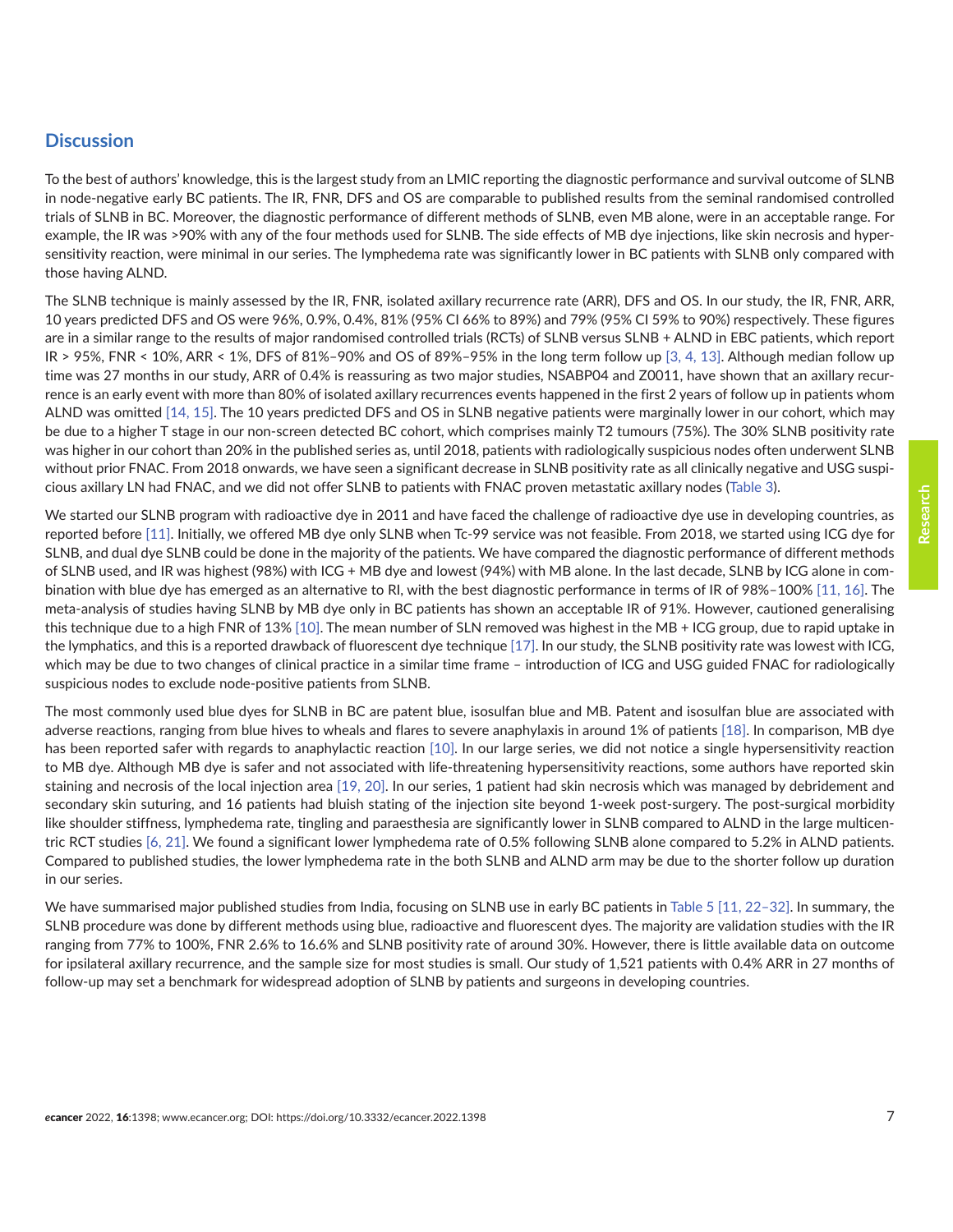| <b>Study</b>                | Type of study | N     | Dye used                                   | IR(%)                                        | <b>FNR</b> with validation<br>ALND/AR(%)          | <b>SLNB positivity</b><br>rate (%)                 | <b>ARR</b>                    |
|-----------------------------|---------------|-------|--------------------------------------------|----------------------------------------------|---------------------------------------------------|----------------------------------------------------|-------------------------------|
| Parmar <sup>[22]</sup>      | Validation    | 100   | <b>ISB</b>                                 | 77                                           | 16.6                                              | 30                                                 |                               |
| Deo [23]                    | Validation    | 76    | <b>ISB</b>                                 | 90.8                                         | 15.7                                              | 17.3                                               |                               |
| Somsekhar <sup>[24]</sup>   | Validation    | 100   | $ISB + Tc-99$                              | 100                                          | 3.7                                               | 27                                                 |                               |
| Seenu <sup>[25]</sup>       | Validation    | 119   | $PBV + MB + Tc-99$                         | 97.4 (MB + Tc-99)<br>96.6<br>$(PBV + Tc-99)$ | 2.56<br>$(MB + Tc-99)$<br>7.69<br>$(PBV + Tc-99)$ | 32.7<br>$(MB + Tc-99)$<br>20.87<br>$(PBV + Tc-99)$ | $\overline{\phantom{a}}$      |
| Rao [26]                    | Outcome       | 151   | MB                                         | 100                                          | $\overline{\phantom{a}}$                          | 19.8                                               | 0% at 10 months               |
| Sanjit Agrawal [11]         | Outcome       | 207   | $Tc-99 + MB$ versus<br>$ICG + MB$          | 95<br>$Tc-99 + MB$<br>97<br>$ICG + MB$       |                                                   | 31.3                                               |                               |
| Somashekhar [27]            | Outcome       | 100   | Tc-99, MB and ICG                          | 100                                          |                                                   | 32                                                 |                               |
| Vikas Gupta [28]            | Validation    | 60    | $MB/Tc-99 + MB$                            | 100                                          | 8.6 (MB)<br>4.3 (Tc-99 + MB)                      | 11.6                                               |                               |
| Challa <sup>[29]</sup>      | Validation    | 523   | $MB/Tc-99 + MB$                            | 91.3                                         | 8.4                                               | 29.4                                               | $\overline{\phantom{a}}$      |
| Sreekar<br>Devarakonda [30] | Outcome       | 172   | MB                                         | 95.9                                         |                                                   | 23.6                                               | 0% at 26.68 ±<br>15.9 months  |
| Gaurav Agrawal [31]         | Validation    | 78    | MB + Tc-99 Antimony/<br>MB + Tc-99 Sulphur | MB + Antimony 100<br>$MB + Sulphur$<br>97.4  | MB + Antimony 6.3<br>$MB + Sulphur$<br>7.7        | 35                                                 |                               |
| Parmar <sup>[32]</sup>      | Validation    | 478   | $MB + Tc-99$                               | 93.5                                         | 12.7                                              | 34.1                                               | $\sim$                        |
| Present study               | Outcome       | 1,521 | MB/Tc-99/MB + Tc-99/<br>$MB + ICG$         | 96                                           | 0.9%                                              | 30                                                 | 0.4% at 27 (13,<br>48) months |

<span id="page-7-0"></span>

| Table 5. SLNB in early BC studies published from India (sample size > 50). |  |  |  |
|----------------------------------------------------------------------------|--|--|--|
|                                                                            |  |  |  |

ISB: Isosulphan blue, PBV: Patent blue V, MB: Methylene blue, IR: Identification rate, FNR: False negative rate, ARR: Axillary recurrence rate

This study has some potential limitations. Being a retrospective study, the results may be associated with selection biases. The follow-up duration of 27 (13, 48) months, may be inadequate to compare survival and post-surgical morbidity outcome between SLNB and ALND patients. The adjuvant treatment details were brief and limited in our database. In our cohort >50% of HER 2 positive patients have not received trastuzumab, which must be considered in surgery de-escalation decision making, as long-term outcomes may be affected by the incomplete treatment. The quality of life measures and patient-reported outcomes were not recorded, which may be done in future studies with the same cohort of patients.

#### **Conclusion**

This study provides evidence of the use of SLNB in non-screened early node-negative BC patients. It highlights the different possible methods of SLNB, and any one of them can be used as per the local resources. Fluorescent ICG dye may be a good alternative to the RI, and in combination with MB to offer dual dye SLNB in BC patients. Minimal axillary surgery in the form of SLNB is technically feasible in low resource settings and should be offered to all eligible patients to improve quality of life with equivalent or non-inferior survival.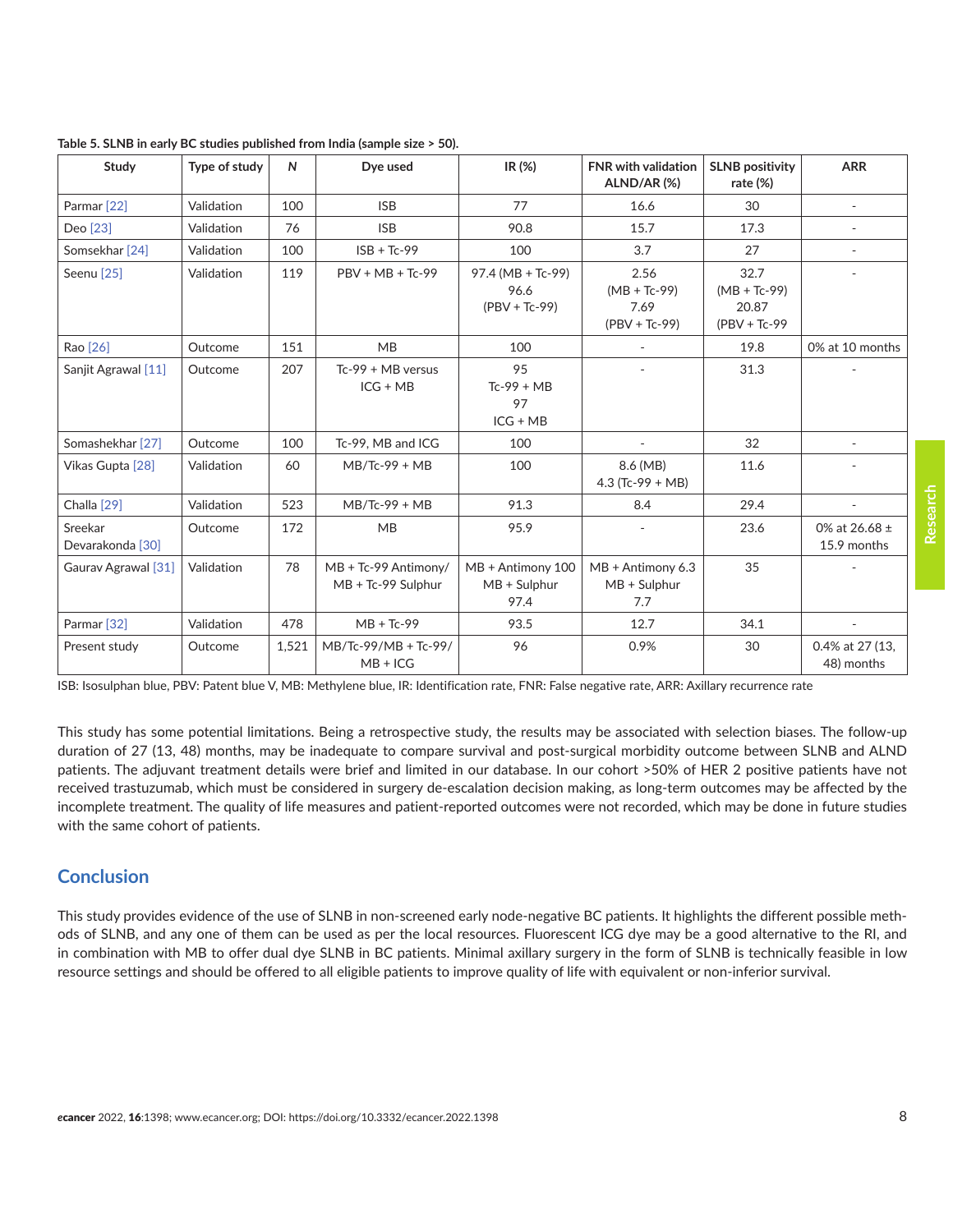### <span id="page-8-0"></span>**Conflicts of interest**

The authors declare that they have no conflicts of interest.

#### **Funding**

This study did not receive any specific grant from funding agencies in the public, commercial, or not-for-profit sectors.

#### **References**

- 1. Black DM and Mittendorf EA (2013) **Landmark trials affecting the surgical management of invasive breast cancer** *Surg Clin North Am* **93**(2) 501–518 <https://doi.org/10.1016/j.suc.2012.12.007>PMID: [23464699](http://www.ncbi.nlm.nih.gov/pubmed/23464699) PMCID: [3907110](http://www.ncbi.nlm.nih.gov/pmc/articles/PMC3907110)
- 2. Fisher B, Anderson S, and Bryant J, *et al* (2002) **Twenty-year follow-up of a randomized trial comparing total mastectomy, lumpectomy, and lumpectomy plus irradiation for the treatment of invasive breast cancer** *N Engl J Med* **347**(16) 1233–1241 [https://doi.org/10.1056/](https://doi.org/10.1056/NEJMoa022152) [NEJMoa022152](https://doi.org/10.1056/NEJMoa022152) PMID: [12393820](http://www.ncbi.nlm.nih.gov/pubmed/12393820)
- 3. Krag DN, Anderson SJ, and Julian TB, *et al* (2010) **Sentinel-lymph-node resection compared with conventional axillary-lymph-node dissection in clinically node-negative patients with breast cancer: overall survival findings from the NSABP B-32 randomised phase 3 trial** *Lancet Oncol* **11**(10) 927–933 [https://doi.org/10.1016/S1470-2045\(10\)70207-2](https://doi.org/10.1016/S1470-2045(10)70207-2) PMID: [20863759](http://www.ncbi.nlm.nih.gov/pubmed/20863759) PMCID: [3041644](http://www.ncbi.nlm.nih.gov/pmc/articles/PMC3041644)
- 4. Veronesi U, Viale G, and Paganelli G, *et al* (2010) **Sentinel lymph node biopsy in breast cancer: ten-year results of a randomized controlled study** *Ann Surg* **251**(4) 595–600 <https://doi.org/10.1097/SLA.0b013e3181c0e92a>PMID: [20195151](http://www.ncbi.nlm.nih.gov/pubmed/20195151)
- 5. Lyman GH, Somerfield MR, and Bosserman LD, *et al* (2017) **Sentinel lymph node biopsy for patients with early-stage breast cancer: American Society of Clinical Oncology clinical practice guideline update** *J Clin Oncol* **35**(5) 561–564 [https://doi.org/10.1200/](https://doi.org/10.1200/JCO.2016.71.0947) [JCO.2016.71.0947](https://doi.org/10.1200/JCO.2016.71.0947)
- 6. Ashikaga T, Krag DN, and Land SR, *et al* (2010) **Morbidity results from the NSABP B-32 trial comparing sentinel lymph node dissection versus axillary dissection** *J Surg Oncol* **102**(2) 111–118 <https://doi.org/10.1002/jso.21535>PMID: [20648579](http://www.ncbi.nlm.nih.gov/pubmed/20648579) PMCID: [3072246](http://www.ncbi.nlm.nih.gov/pmc/articles/PMC3072246)
- 7. Mansel RE, Fallowfield L, and Kissin M, *et al* (2006) **Randomized multicenter trial of sentinel node biopsy versus standard axillary treatment in operable breast cancer: the ALMANAC trial** *J Natl Cancer Inst* **98**(9) 599–609 <https://doi.org/10.1093/jnci/djj158> PMID: [16670385](http://www.ncbi.nlm.nih.gov/pubmed/16670385)
- 8. Zhang J, Wang T, and Yan C, *et al* (2020) **Clinical practice status of sentinel lymph node biopsy for early-stage breast cancer patients in China: a multicenter study** *Clin Epidemiol* **12** 917–924 <https://doi.org/10.2147/CLEP.S264349>PMID: [32943940](http://www.ncbi.nlm.nih.gov/pubmed/32943940) PMCID: [7478367](http://www.ncbi.nlm.nih.gov/pmc/articles/PMC7478367)
- 9. Agrawal SK, Priya N, and Agarwal P, *et al* (2021) **Trends in axillary management of early breast cancer: a questionnaire-based pattern of practice survey for India** *Indian J Surg Oncol* **12**(2) 401–407 <https://doi.org/10.1007/s13193-021-01334-4>PMID: [34295086](http://www.ncbi.nlm.nih.gov/pubmed/34295086) PMCID: [8272771](http://www.ncbi.nlm.nih.gov/pmc/articles/PMC8272771)
- 10. Li J, Chen X, and Qi M, *et al* (2018) **Sentinel lymph node biopsy mapped with methylene blue dye alone in patients with breast cancer: a systematic review and meta-analysis** *PLoS One* **13**(9) e0204364 <https://doi.org/10.1371/journal.pone.0204364>PMID: [30235340](http://www.ncbi.nlm.nih.gov/pubmed/30235340) PMCID: [6147575](http://www.ncbi.nlm.nih.gov/pmc/articles/PMC6147575)
- 11. Agrawal SK, Hashlamoun I, and Karki B, *et al* (2020) **Diagnostic performance of indocyanine green plus methylene blue versus radioisotope plus methylene blue dye method for sentinel lymph node biopsy in node-negative early breast cancer** *JCO Glob Oncol* **6** 1225–1231<https://doi.org/10.1200/GO.20.00165>PMID: [32749861](http://www.ncbi.nlm.nih.gov/pubmed/32749861) PMCID: [7456319](http://www.ncbi.nlm.nih.gov/pmc/articles/PMC7456319)